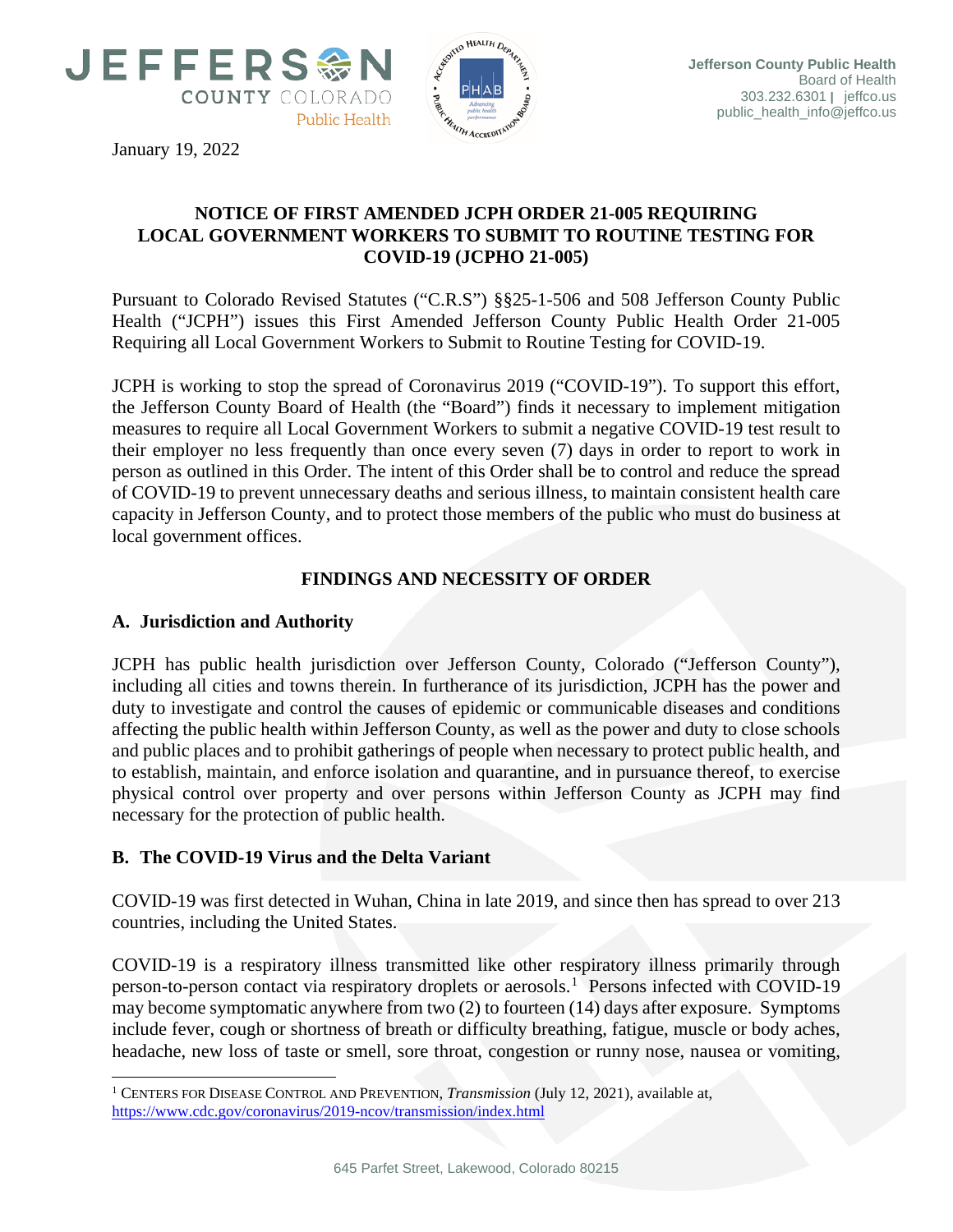diarrhea, and other symptoms.<sup>[2](#page-1-0)</sup> Persons infected with COVID-19 may be asymptomatic yet still able to transmit the virus. Individuals with serious chronic health conditions and older adults are most at risk for becoming very ill with this disease but unvaccinated individuals of all ages are at high risk of infection.

The Colorado Department of Public Health and Environment ("CDPHE") first detected the Delta variant of the SARS-CoV-2 virus in Colorado the week of April 18, 2021. As of September 19, 2021, the Delta variant constituted 100% of all COVID-19 tests sampled for the variant in Colorado.<sup>[3](#page-1-1)</sup>

Due to the recent surge of Delta variant COVID-19 cases, it is now estimated that more than 80% of the population must be vaccinated to achieve herd immunity due to the high rate of transmissibility of the Delta variant.<sup>[4](#page-1-2)</sup> The Centers for Disease Control and Prevention ("CDC") reports that the Delta variant is twice as contagious as previous variants and the greatest risk of transmission is among unvaccinated people who are much more likely to contract, and therefore transmit, the virus.<sup>[5](#page-1-3)</sup> Some data suggests that the Delta variant may cause more severe illness than previous strains of the virus in unvaccinated persons.<sup>[6](#page-1-4)</sup> Immunocompromised individuals are at an increased risk of serious, prolonged illness due to COVID-19, even after vaccination.<sup>[7](#page-1-5)</sup> Moreover, fully vaccinated people with Delta variant breakthrough infections can spread the virus to others, although vaccinated people appear to be infectious for a shorter period of time.<sup>[8](#page-1-6)</sup>

Certain areas of the United States have now exceeded, or are close to exceeding, hospital and ICU capacity in light of the surge of cases. The current 7-day average hospitalization in HHS Region 8, which includes Colorado, for September 28 through October 4, 2021 is 410.<sup>[9](#page-1-7)</sup> This is a 4.2% increase over the previous 7-day average for the period of September 21 through September 27, 2021, which was 393.[10](#page-1-8) In Jefferson County, the 14-day average hospitalization rate for the period

<span id="page-1-0"></span><sup>2</sup> CENTERS FOR DISEASE CONTROL AND PREVENTION, *Symptoms of COVID-19* (February 22, 2021), available at <https://www.cdc.gov/coronavirus/2019-ncov/symptoms-testing/symptoms.html>

<span id="page-1-1"></span><sup>&</sup>lt;sup>3</sup> COLORADO DEPARTMENT OF PUBLIC HEALTH AND ENVIRONMENT, *Colorado COVID-19 Data*, available at, https://covid19.colorado.gov/data (last visited September 23, 2021).

<span id="page-1-2"></span><sup>&</sup>lt;sup>4</sup> INFECTIOUS DISEASES SOCIETY OF AMERICA. *Media Briefing: Vaccines, the Delta Variant, and Chasing Herd Immunity* (August 3, 2021), *available at* [https://www.idsociety.org/multimedia/videos/idsa-media-briefing-vaccines](https://www.idsociety.org/multimedia/videos/idsa-media-briefing-vaccines-the-delta-variant-and-chasing-herd-immunity/)[the-delta-variant-and-chasing-herd-immunity/](https://www.idsociety.org/multimedia/videos/idsa-media-briefing-vaccines-the-delta-variant-and-chasing-herd-immunity/)

<span id="page-1-3"></span><sup>5</sup> CENTERS FOR DISEASE CONTROL AND PREVENTION, *Delta Variant: What We Know About the Science* (August 26, 2021), *available at* <https://www.cdc.gov/coronavirus/2019-ncov/variants/delta-variant.html>  $6$  *Id.* 

<span id="page-1-5"></span><span id="page-1-4"></span><sup>7</sup> CENTERS FOR DISEASE CONTROL AND PREVENTION, *COVID Data Tracker Weekly Review: Easy as 1-2-3* (August 27, 2021), available a[t https://www.cdc.gov/coronavirus/2019-ncov/covid-data/covidview/past](https://www.cdc.gov/coronavirus/2019-ncov/covid-data/covidview/past-reports/08272021.html)[reports/08272021.html](https://www.cdc.gov/coronavirus/2019-ncov/covid-data/covidview/past-reports/08272021.html)

<span id="page-1-6"></span><sup>8</sup> CENTERS FOR DISEASE CONTROL AND PREVENTION, *Delta Variant: What We Know About the Science* (August 26, 2021), *available at* <https://www.cdc.gov/coronavirus/2019-ncov/variants/delta-variant.html>

<span id="page-1-7"></span><sup>9</sup> CENTERS FOR DISEASE CONTROL AND PREVENTION, *COVID Data Tracker: New Admissions of Patients with Confirmed COVID-19 per 100,000 Population by Age Group, HHS Region 8* (Aug 01, 2020 – October 4, 2021), available at,<https://covid.cdc.gov/covid-data-tracker/#new-hospital-admissions> (last visited October 6, 2021)

<span id="page-1-8"></span><sup>10</sup> CENTERS FOR DISEASE CONTROL AND PREVENTION, *COVID Data Tracker: New Admissions of Patients with Confirmed COVID-19 per 100,000 Population by Age Group, HHS Region 8* (Aug 01, 2020 – October 4, 2021), available at,<https://covid.cdc.gov/covid-data-tracker/#new-hospital-admissions> (last visited October 5, 2021)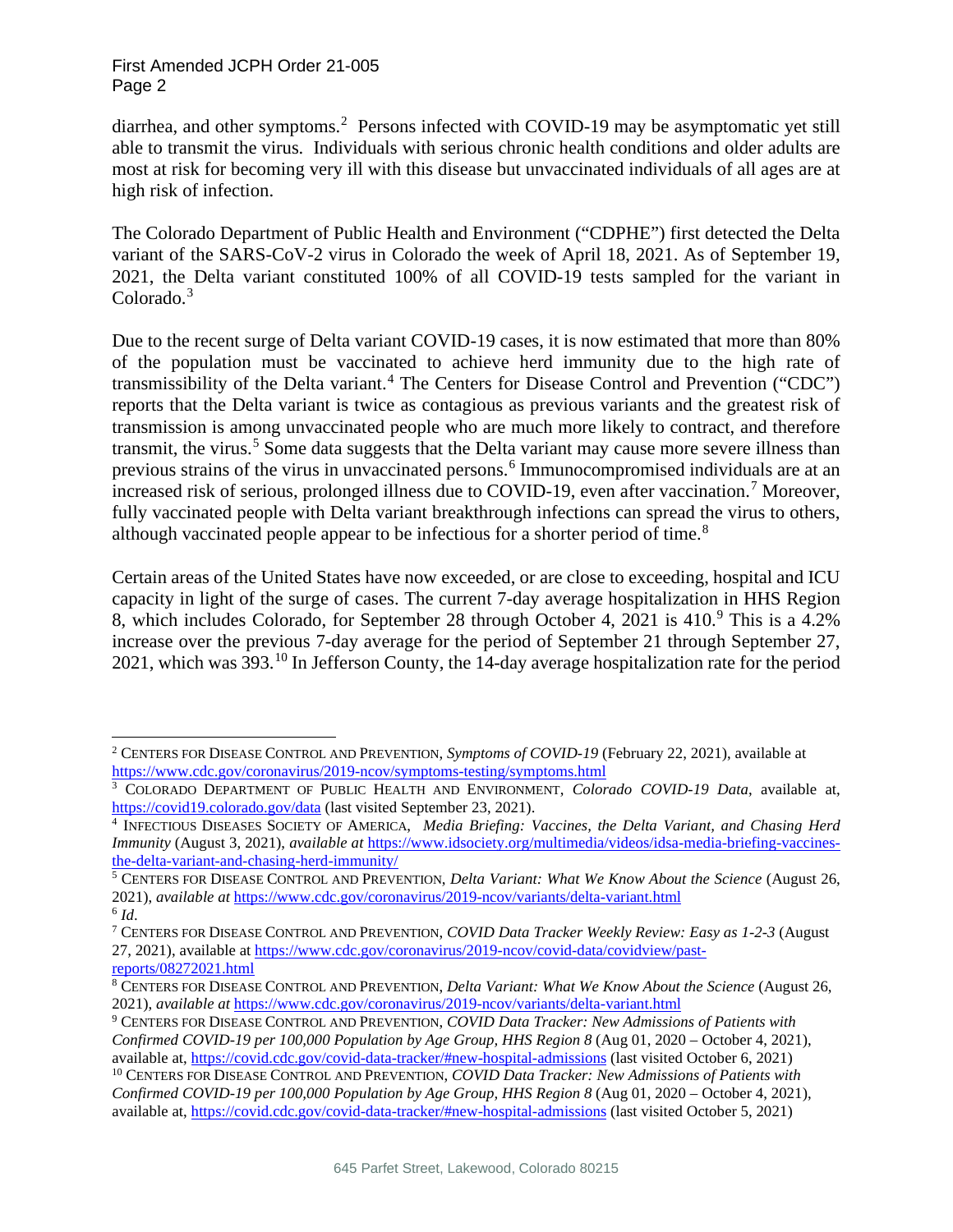of September 27 through October 4, 2021 is 1.14 per 100,000.[11](#page-2-0) This is a substantial increase from the period of June 28 through July 12, 2021, when the 14-day average hospitalization rate was .26 per 100,000.<sup>[12](#page-2-1)</sup>

In Colorado, as of Oct 6, 2021, fully vaccinated individuals were 3.3 times less likely to become a COVID case, 8.3 times less likely to be hospitalized for COVID, and 3.6 times less likely to die from COVID than unvaccinated individuals. Additionally, the median age of unvaccinated hospitalizations was 57 compared to the median age of vaccinated hospitalizations which was 73.<sup>[13](#page-2-2)</sup>

While the COVID-19 vaccines are currently available to all Coloradoans aged 12 and older, estimates indicate that as of Sept 29, 2021, only about 70% of the Colorado population is currently immune to COVID-19;<sup>[14](#page-2-3)</sup> this is far short of the percentage of the population needed to reach herd immunity. In Jefferson County, 79.7% of the eligible population and 69.5% of the total population has received at least one (1) vaccine dose as of October 3, 2021.<sup>[15](#page-2-4)</sup>



<span id="page-2-0"></span><sup>11</sup> JEFFERSON COUNTY PUBLIC HEALTH, *COVID-19 Case Summary* (October 4, 2021), available at, <https://www.jeffco.us/4007/Case-Summary><br><sup>12</sup> JEFFERSON COUNTY PUBLIC HEALTH, *OPR COVID19 Indicators 27* (July 19, 2021).

<span id="page-2-1"></span>

<span id="page-2-2"></span><sup>&</sup>lt;sup>13</sup> COLORADO DEPARTMENT OF PUBLIC HEALTH AND ENVIRONMENT, https://covid19.colorado.gov/vaccinebreakthrough

<span id="page-2-3"></span><sup>14</sup> COLORADO DEPARTMENT OF PUBLIC HEALTH AND ENVIRONMENT, *LPHA Director's Epi Update* (Sept. 29, 2021).

<span id="page-2-4"></span><sup>15</sup> JEFFERSON COUNTY PUBLIC HEALTH, *Jefferson County COVID-19 Vaccine Report* (October 4, 2021).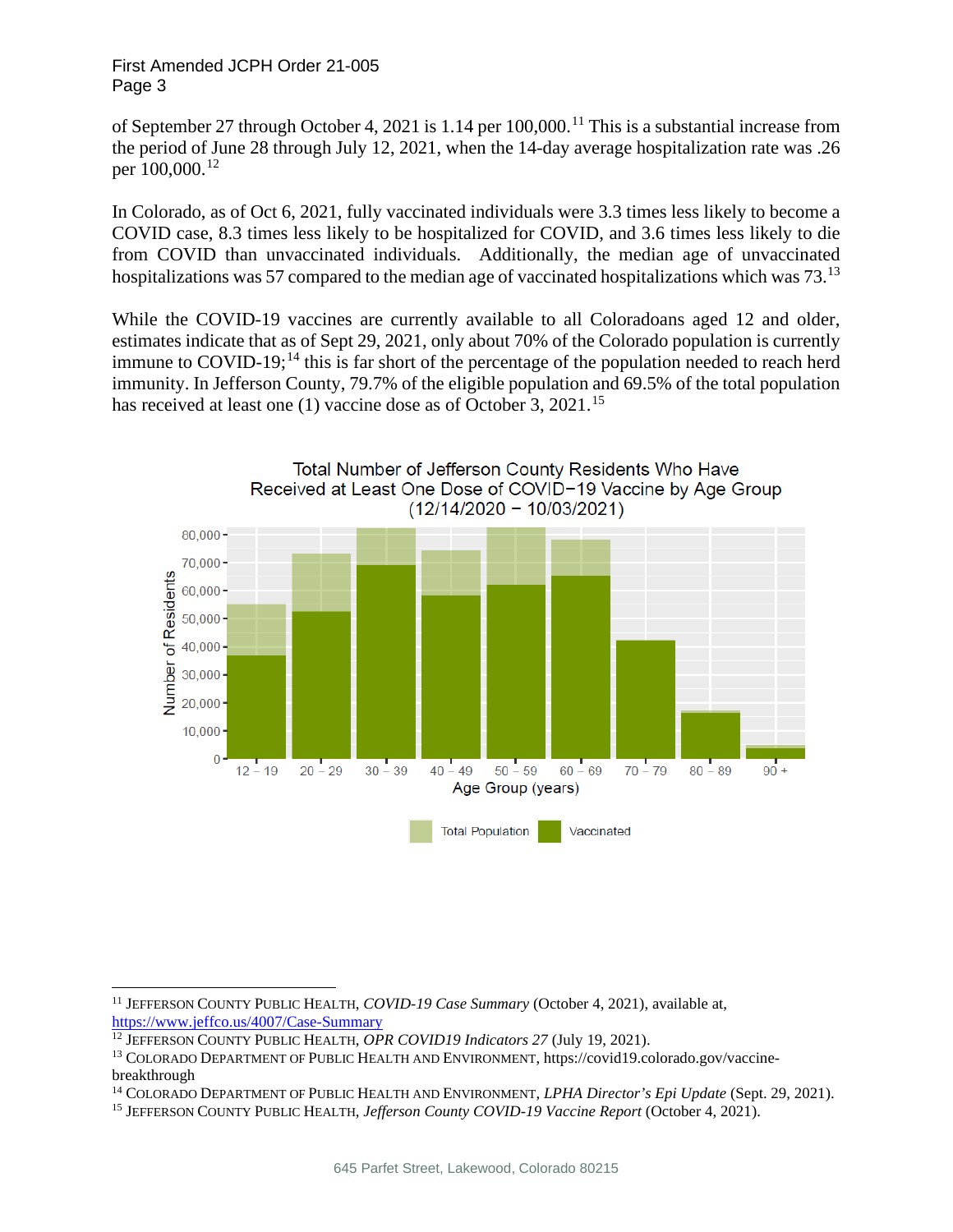

According to the CDC, COVID-19 continues to pose a serious risk, especially to individuals who are not fully vaccinated, and certain viral mitigation measures remain necessary to protect against COVID-19 cases, hospitalizations, and deaths. On July 28, 2021, the CDC updated its guidance and recommended that all individuals, including those who are fully vaccinated, wear a Face Covering in all public indoor settings in **areas of substantial or high transmission**.<sup>[16](#page-3-0)</sup>

The CDC created a "transmission tracker" to monitor the transmission of COVID-19 in each county and identifying the transmission status of COVID-19 as "low," "moderate," "substantial," or "high."[17](#page-3-1) As of October 4, 2021, the CDC identifies Jefferson County as an area with high transmission at a 7-day new COVID-19 case rate of 172.93 per 100,000.<sup>[18](#page-3-2)</sup> As of October 4, 2021, there were 680,935 known presumptive positive cases of COVID-19 statewide in Colorado, and 58,954 known presumptive positive cases in Jefferson County, Colorado, as well as 7,946 deaths due to COVID-[19](#page-3-3) statewide and 934 deaths in Jefferson County.<sup>19</sup>

<span id="page-3-1"></span><sup>17</sup> CENTERS FOR DISEASE CONTROL AND PREVENTION, COVID Data Tracker, available at <https://covid.cdc.gov/covid-data-tracker/#county-view> (last visited October 5, 2021).  $^{18}$   $\tilde{I}$ *d*.

<span id="page-3-0"></span><sup>16</sup> CENTERS FOR DISEASE CONTROL AND PREVENTION, *Interim Public Health Recommendations for Fully Vaccinated People* (Sept 1, 2021) available at, [https://www.cdc.gov/coronavirus/2019-ncov/vaccines/fully-vaccinated](https://www.cdc.gov/coronavirus/2019-ncov/vaccines/fully-vaccinated-guidance.html)[guidance.html](https://www.cdc.gov/coronavirus/2019-ncov/vaccines/fully-vaccinated-guidance.html) (last visited September 23, 2021).

<span id="page-3-3"></span><span id="page-3-2"></span><sup>&</sup>lt;sup>19</sup> Includes confirmed and probable cases of COVID-19 in Jefferson County reported to public health. Confirmed cases are people who have tested positive via PCR or other molecular testing. Probable cases are people who had close contact with a confirmed case and have symptoms consistent with COVID-19, have a death certificate listing COVID-19 as a cause of death and have no laboratory test of have a positive antigen test. Data accessed September 16, 2021. COLORADO DEPARTMENT OF PUBLIC HEALTH AND ENVIRONMENT, Colorado COVID-19 Data, available at <https://covid19.colorado.gov/data> (last visited October 5, 2021).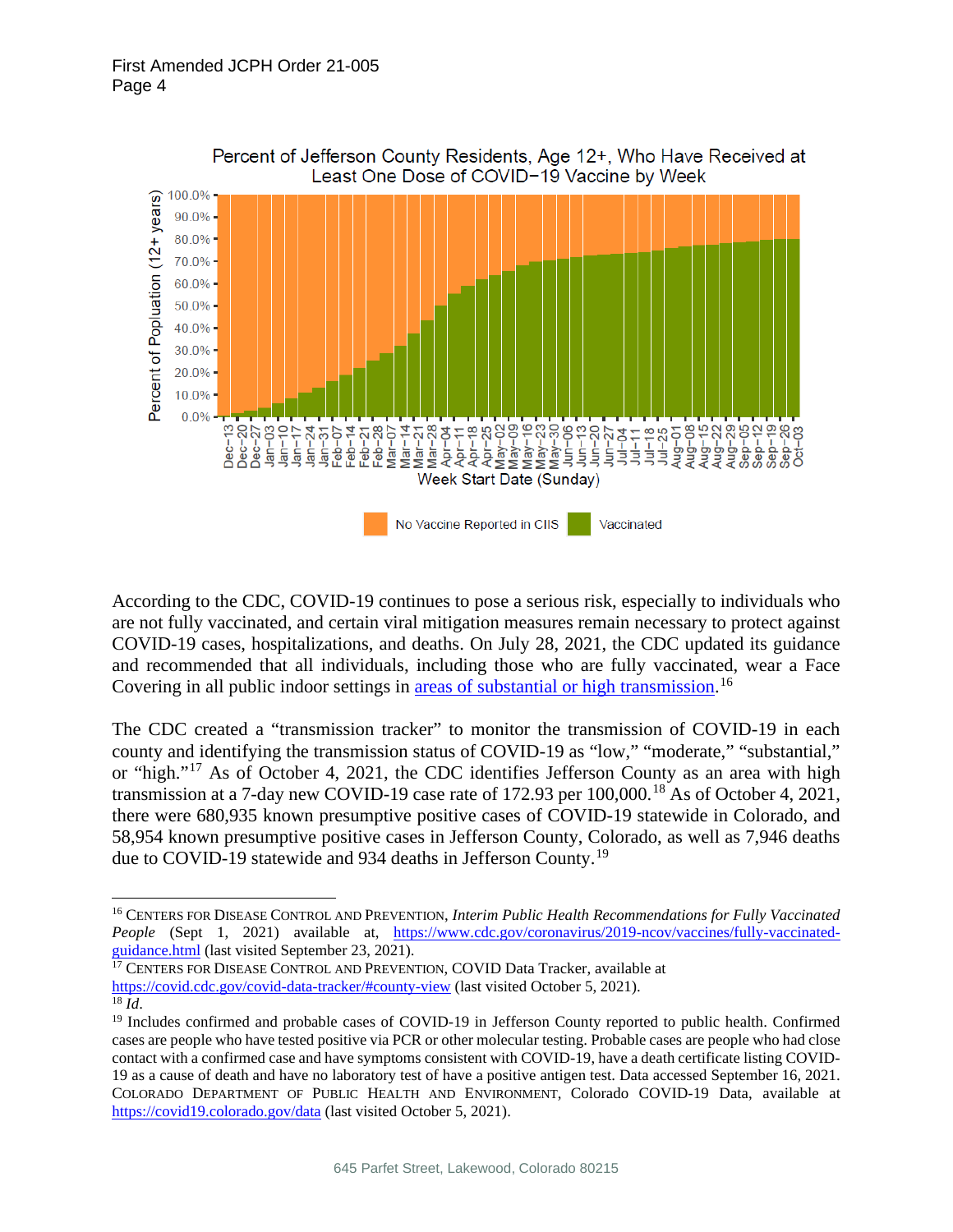The hospitalization rate per 100,000 for COVID-19 in Jefferson County rose sharply over the summer and early fall in a 5<sup>th</sup> wave of COVID-19 and currently exceeds the hospitalization rate per 100,000 seen at this time last year as demonstrated in the graph below.<sup>[20](#page-4-0)</sup>



14-Day Rolling Average COVID-19 Hospitalization Rate per 100,000 people

Note: Due to delays in identifying and reporting of hospitalizations related to COVID-19, the data displayed above do not include the most recent seven days of hospitalizations





Seven Day Case Incidence Rate per 100,000 people

Vaccination is the most effective way to prevent transmission of COVID-19, to limit COVID-19 hospitalizations and deaths and to prevent the health care system from becoming overwhelmed. When vaccination is not possible, a layered viral mitigation strategy including wearing Face

<span id="page-4-1"></span><span id="page-4-0"></span><sup>&</sup>lt;sup>20</sup> <https://www.jeffco.us/4007/Case-Summary> (last accessed October 6, 2021).<br><sup>21</sup> https://www.jeffco.us/4007/Case-Summary (last accessed October 6, 2021).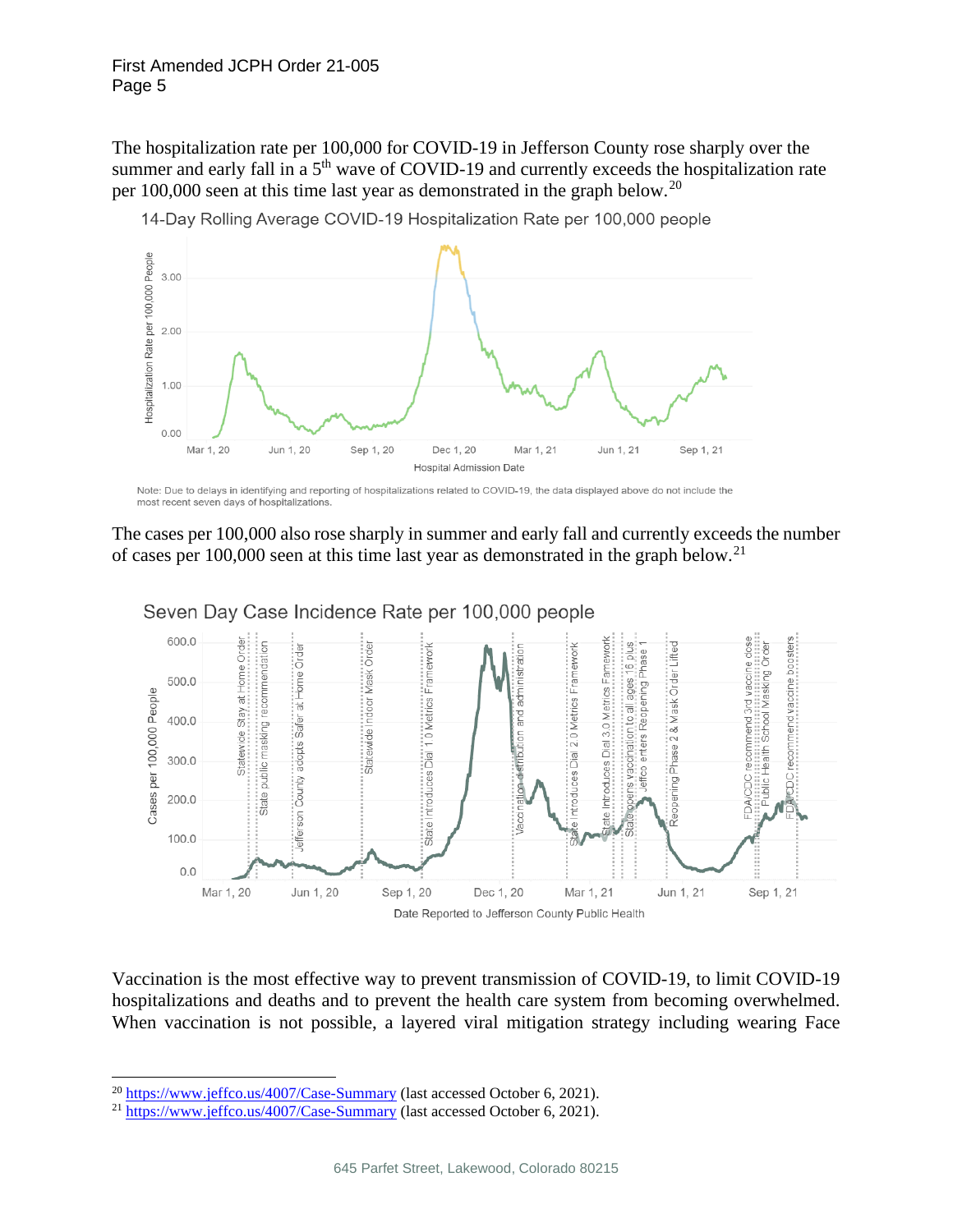Coverings, testing, social distancing, hand hygiene, and ventilation decreases risk of transmission of COVID-19.

# **C. Public Health Emergency Declarations and Orders**

On January 31, 2020, then-Secretary of Health and Human Services Alex Azar declared a Public Health Emergency under the Public Health Services Act for the COVID-19 pandemic.<sup>[22](#page-5-0)</sup> The current Secretary of Health and Human Services, Xavier Bercerra, most recently renewed the Public Health Emergency on July 19, 2021.<sup>[23](#page-5-1)</sup>

On March 10, 2020, the Governor of the State of Colorado, Jared Polis ("Governor") declared a State of Emergency related to the presence of COVID-19 in the State of Colorado, and this disaster declaration was extended on July 8, 2021 through Executive Order D2021-122 and most recently on October 3, 2021 through Executive Order D2021-132.

On March 13, 2020, by Proclamation 9994, President Trump declared a national emergency concerning the coronavirus disease 2019 (COVID-19) pandemic. Because the COVID-19 pandemic continues to cause significant risk to the public health and safety of the Nation, on February 24, 2021, President Biden gave notice that he was continuing the national emergency declaration. That Proclamation remains in effect today.<sup>[24](#page-5-2)</sup>

On May 21, 2020, the Governor issued [Guidance to Employers and Places of Public](https://drive.google.com/file/d/1DSJuV-9finS1_NBnQ8i_02PHQDDIWXRn/view)  [Accommodation](https://drive.google.com/file/d/1DSJuV-9finS1_NBnQ8i_02PHQDDIWXRn/view) regarding equal opportunity employment and reasonable accommodations due to the presence of COVID-19.

On July 30, 2021, Governor Polis announced that by September 20, 2021, all Colorado State employees were required to either be fully vaccinated against COVID-19 or participate in serial testing and continue mask-wearing indoors in public spaces. $25$ 

On October 22, 2021, the CDC updated its guidance to recommend that most people with a history of test-confirmed COVID-19 who remain asymptomatic after recovery do not need to retest within 90 days because they may continue to have detectable RNA after the risk of transmission has passed.<sup>[26](#page-5-4)</sup>

[actions/2021/02/24/notice-on-the-continuation-of-the-national-emergency-concerning-the-coronavirus-disease-](https://www.whitehouse.gov/briefing-room/presidential-actions/2021/02/24/notice-on-the-continuation-of-the-national-emergency-concerning-the-coronavirus-disease-2019-covid-19-pandemic/#:%7E:text=On%20March%2013%2C%202020%2C%20by,and%20safety%20of%20the%20Nation)[2019-covid-19-](https://www.whitehouse.gov/briefing-room/presidential-actions/2021/02/24/notice-on-the-continuation-of-the-national-emergency-concerning-the-coronavirus-disease-2019-covid-19-pandemic/#:%7E:text=On%20March%2013%2C%202020%2C%20by,and%20safety%20of%20the%20Nation)

<span id="page-5-0"></span><sup>22</sup> CONGRESSIONAL RESEARCH SERVICE, *Federal Emergency and Major Disaster Declarations for the COVID-19 Pandemic (June 4, 2021), available at,<https://sgp.fas.org/crs/homesec/R46809.pdf>* 

<span id="page-5-1"></span><sup>23</sup> U.S. DEPARTMENT OF HEALTH & HUMAN SERVICES, *Renewal of Determination That a Public Health Emergency Exists* (July 19, 2021), available at, [https://www.phe.gov/emergency/news/healthactions/phe/Pages/COVID-](https://www.phe.gov/emergency/news/healthactions/phe/Pages/COVID-19July2021.aspx)[19July2021.aspx](https://www.phe.gov/emergency/news/healthactions/phe/Pages/COVID-19July2021.aspx)

<span id="page-5-2"></span><sup>24</sup> THE WHITE HOUSE, *National Emergency Concerning the Coronavirus Disease 2019 (COVID-19) Pandemic* (February 24, 2021), available at, [https://www.whitehouse.gov/briefing-room/presidential-](https://www.whitehouse.gov/briefing-room/presidential-actions/2021/02/24/notice-on-the-continuation-of-the-national-emergency-concerning-the-coronavirus-disease-2019-covid-19-pandemic/#:%7E:text=On%20March%2013%2C%202020%2C%20by,and%20safety%20of%20the%20Nation)

[pandemic/#:~:text=On%20March%2013%2C%202020%2C%20by,and%20safety%20of%20the%20Nation.](https://www.whitehouse.gov/briefing-room/presidential-actions/2021/02/24/notice-on-the-continuation-of-the-national-emergency-concerning-the-coronavirus-disease-2019-covid-19-pandemic/#:%7E:text=On%20March%2013%2C%202020%2C%20by,and%20safety%20of%20the%20Nation)

<span id="page-5-3"></span><sup>25</sup>https://www.colorado.gov/governor/news/5891-governor-polis-require-regular-testing-all-unvaccinated-stateemployees

<span id="page-5-4"></span><sup>26</sup> CENTERS FOR DISEASE CONTROL AND PREVENTION, *Overview of Testing for SARS-CoV-2 (COVID-19)* (December 28, 2021), available at,<https://www.cdc.gov/coronavirus/2019-ncov/hcp/testing-overview.html>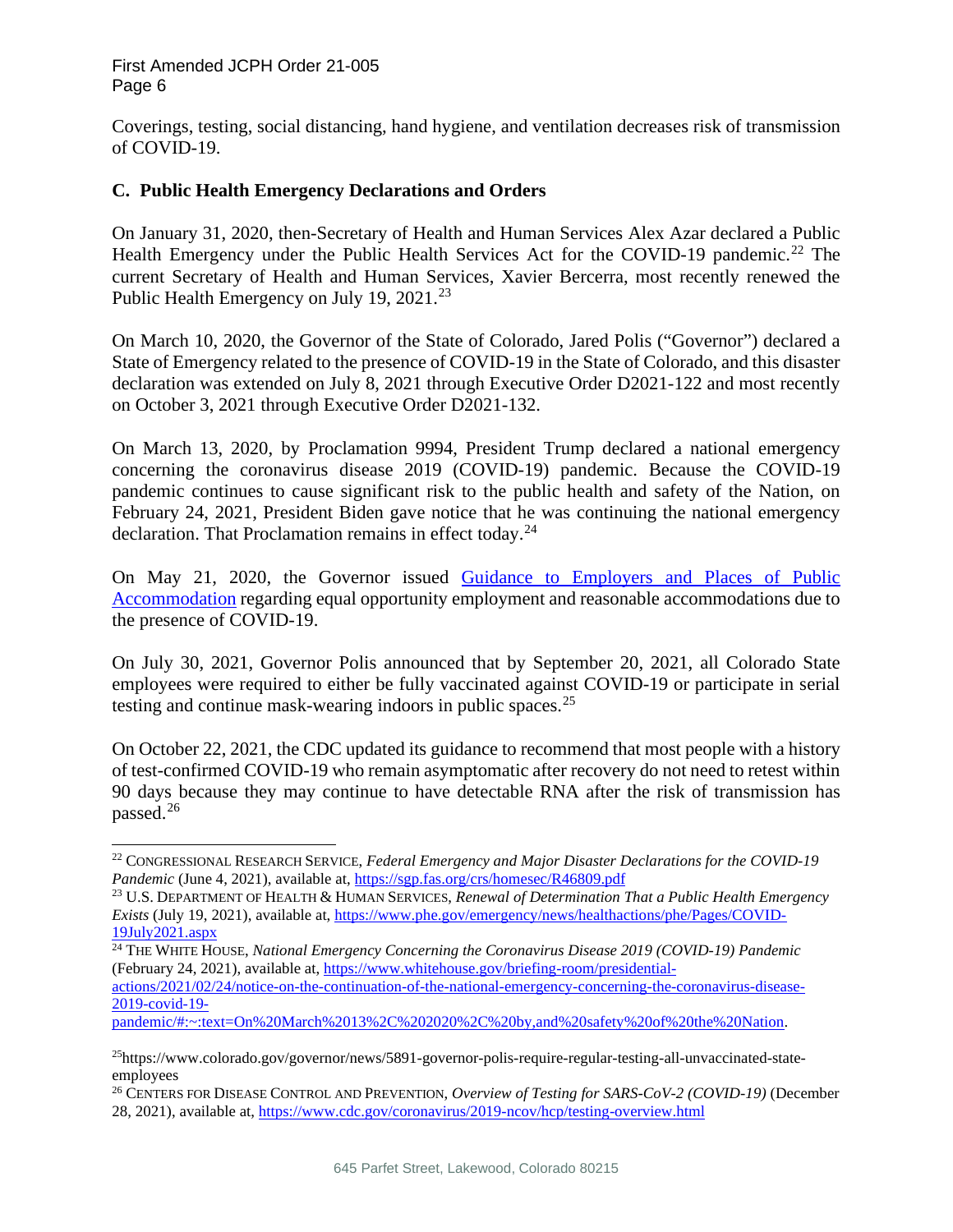On January 9, 2022, the CDC updated its isolation and quarantine guidance to recommend that individuals who have tested positive for COVID-19 or who have been exposed isolate or quarantine for five full days, followed by five days of precautions if the individual is asymptomatic or if they had mild symptoms that have improved.<sup>[27](#page-6-0)</sup>

On January 18, 2022, CDPHE updated its isolation and quarantine guidance to align with the CDC's updated guidance.<sup>[28](#page-6-1)</sup>

#### **INTENT**

The intent of this Order is to slow the spread of COVID-19 to the greatest extent possible in order to reduce unnecessary death and serious illness, to maintain hospital capacity, and to protect those members of the public who must do business with Local Governments in Jefferson County by requiring Local Government Workers to submit to regular COVID-19 testing or provide proof of full COVID-19 vaccination.

This Amended Order is being issued to reflect new guidance from the CDC and CDPHE with respect to retesting after a confirmed positive COVID-19 test as well as isolation and quarantine length.

Except as provided below, all Local Government Workers shall submit a negative COVID-19 test result no less frequently than once every seven (7) days in order to report to work in person as outlined in this Order. Local Government Workers may opt out of the testing requirements of this Order by providing proof of Full Vaccination to their employer. However, nothing in this Order prohibits a Local Government employer from requiring all employees to test weekly regardless of vaccination status. All provisions of this Order should be interpreted to effectuate this intent. Failure to comply with any of the provisions of this Order constitutes an imminent threat and creates an immediate menace to public health.

## **ORDER**

Pursuant to the authority granted the Jefferson County Board of Health in C.R.S. §§ 25-1-506(3)(b) and  $25$ -1-508(5)(g), and consistent with CDPHE and the CDC's guidance, the following is ordered:

## 1. **Definitions.**

a. **Full Vaccination or Fully Vaccinated** means an individual is considered fully vaccinated two (2) calendar weeks after an individual has received all required doses of the prescribed COVID-19 vaccine. Unless an individual is Fully Vaccinated, they are considered Unvaccinated.

<span id="page-6-0"></span><sup>27</sup> CENTERS FOR DISEASE CONTROL AND PREVENTION, *Quarantine and Isolation* (January 9, 2022), available at, <https://www.cdc.gov/coronavirus/2019-ncov/your-health/quarantine-isolation.html>

<span id="page-6-1"></span><sup>28</sup> COLORADO DEPARTMENT OF PUBLIC HEALTH AND ENVIRONMENT, *Isolation & Quarantine* (January 18, 2022), available at,<https://covid19.colorado.gov/isolation-and-quarantine>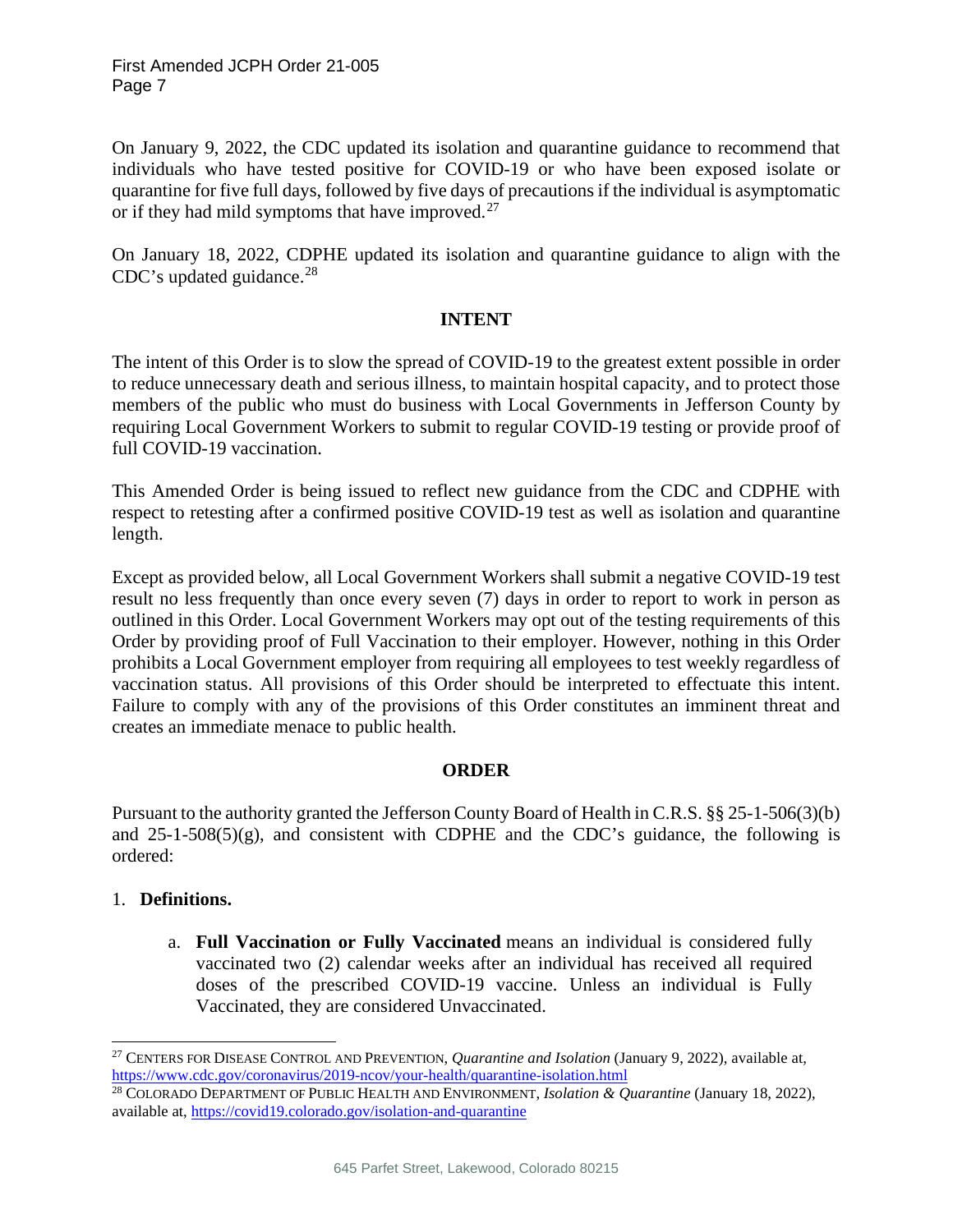- b. **Local Government** means Jefferson County government and any municipality within Jefferson County. Local Government does not include school districts or special districts (also known as Title 32 districts).
- c. **Outbreak** means five (5) or more epidemiologically linked or confirmed or probable cases of COVID-19, of which at least one case has had a positive molecular amplification test or antigen test, in a facility (or non-household) group with onset in a fourteen  $(14)$ -day period.
	- i. Antigen tests must be in a respiratory specimen;
	- ii. The five (5) epidemiologically-linked cases must have an onset of the contagious period no more than fourteen (14) days between case 1 and case 5; and
	- iii. The five (5) or more cases that are used to meet the Outbreak definition must be from at least five (5) different households.
- d. **Moderate or Low Transmission** means moderate or low transmission as measured by the [CDC Transmission Tracker.](https://covid.cdc.gov/covid-data-tracker/#county-view)
- e. **Remote Work** a Worker is deemed to work remotely 100% of the time when that individual works entirely from their home, meaning that they never enter into Local Government-owned or leased facilities or interact with members of the public in person while serving in their official capacity as a Local Government Worker.
- f. **Substantial or High Transmission** means substantial or high transmission as measured by the [CDC Transmission Tracker.](https://covid.cdc.gov/covid-data-tracker/#county-view)
- g. **Worker** means any full time, part time, temporary, or limited employee. Worker also includes any contractors or volunteers who perform any work functions on behalf of a Local Government or any of its appointed or elected officials.

## 2. **Testing and Reporting Requirements.**

- a. Testing and Reporting Requirements. As of November 1, 2021, all Local Government Workers must submit a negative COVID-19 test result to his or her employer no less frequently than once every seven (7) days in order to report to work in person. The date on the test result must be within seven (7) days of the date on which it is submitted.
	- i. If a Local Government Worker tests positive for COVID-19, they may return to work and must resume surveillance testing upon successful completion of their isolation period.
	- ii. If a Local Government Worker continues to test positive within 90 days from the original positive COVID-19 test date, they may continue to work in person so long as they are symptom-free.
	- iii. If a Local Government Worker tests positive more than 90 days after the original positive COVID-19 test date, they must isolate and be treated as a new positive COVID-19 case.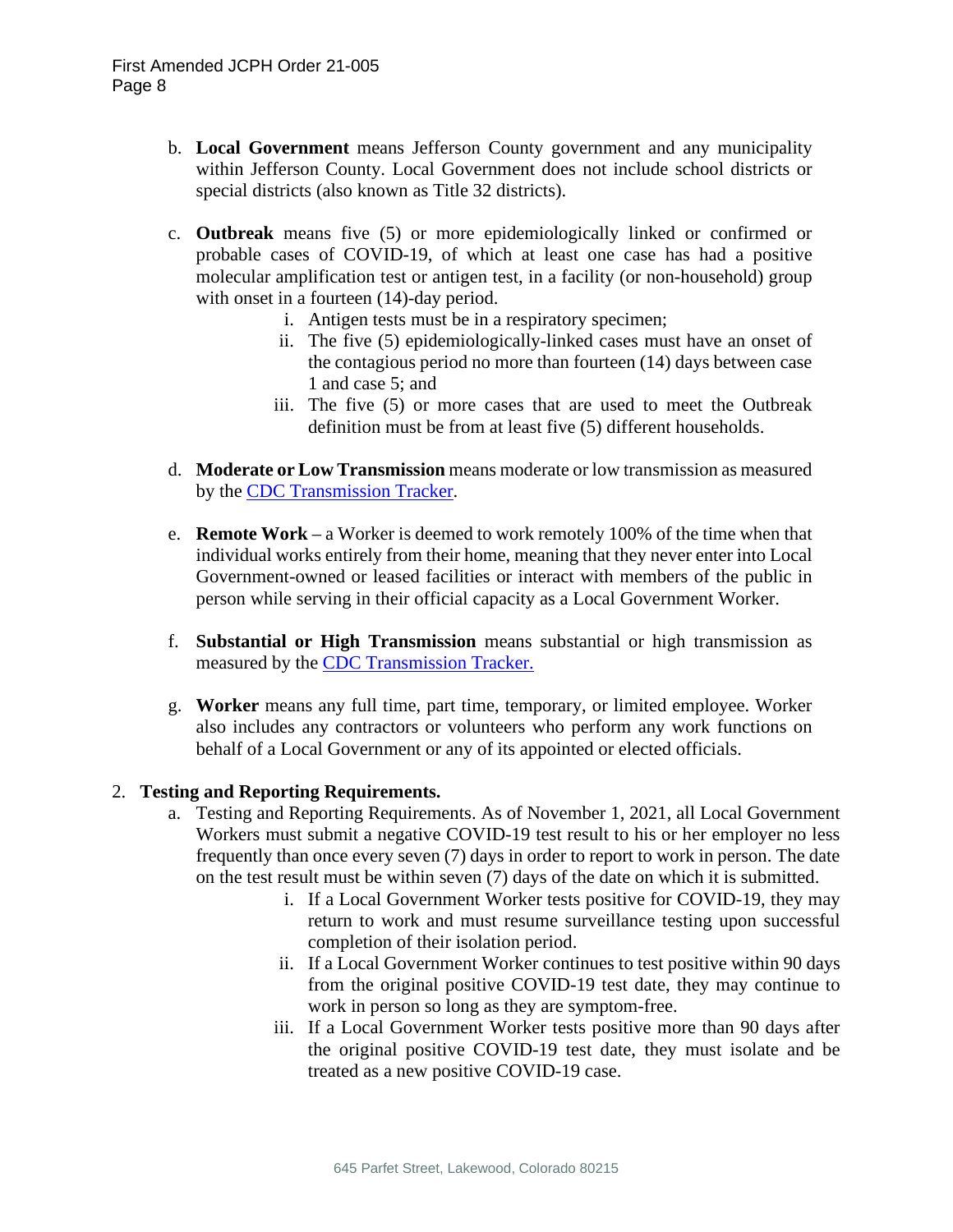- iv. If a Local Government Worker becomes symptomatic within 90 days from the original positive COVID-19 test date, the individual should not report to work in person and should get tested for COVID-19.
- b. Additionally, all Local Governments must implement a COVID-19 testing policy with the following elements:
	- i. Maintain a COVID-19 testing policy which documents which Workers are required to submit weekly tests and evidence of submission of weekly tests by those required to submit test results. Local Governments must report all test results to CDPHE.
	- ii. All Workers must report positive COVID-19 test results to their employer, even if the Worker has opted out of the testing requirement by providing proof of Full Vaccination. Local Governments must follow CDPHE tests reporting guidelines for their Workers [\(https://cdphe.colorado.gov/report-a-disease/covid\)](https://cdphe.colorado.gov/report-a-disease/covid)
	- iii. All Workers experiencing symptoms of illness, regardless of their vaccination status, must leave the work setting and take a molecular/PCR COVID-19 tests and present a negative test result before being allowed to return.
- c. Testing Options. The following means of testing are permitted:
	- i. Molecular tests (PCR), a molecular amplification test to detect viral genetic material from the virus that causes COVID-19.
	- ii. Antigen tests, a rapid test to detect fragments of proteins found on or within the virus that causes COVID-19.
	- iii. All tests must have the ability to be proctored. A test is proctored when a trained professional observes the sample and testing so that the integrity of the test can be maintained. Proctoring of tests is recommended but not required.
- d. Proof of Full Vaccination Opt-Out. Unless a Local Government employer requires weekly testing of all employees regardless of vaccination status, Workers may opt out of the weekly testing requirement by submitting proof of Full Vaccination to their employer. In the absence of knowledge to the contrary, documentation of Full Vaccination will be accepted as valid.
- 3. **Exemptions to Testing Requirement**. Workers who engage in Remote Work 100% of the time are not subject to the testing or proof of Full Vaccination requirements of this Order.
- 4. **Isolation and Quarantine.** As prescribed by JCPH, Workers who test positive for COVID-19, regardless of the type of test, shall not report to work in person at a Local Government office until their isolation period has elapsed and Workers identified as close contacts of cases shall not report to work in person at a Local Government office until their quarantine period has elapsed. The required length of an individual's isolation or quarantine period shall be as set forth in the [CDC Guidance on Quarantine and Isolation,](https://www.cdc.gov/coronavirus/2019-ncov/your-health/quarantine-isolation.html) as updated from time to time.
- 5. **Outbreaks.** If JCPH identifies an Outbreak in a Local Government, JCPH and the Local Government shall work cooperatively to identify a subset of Workers impacted by the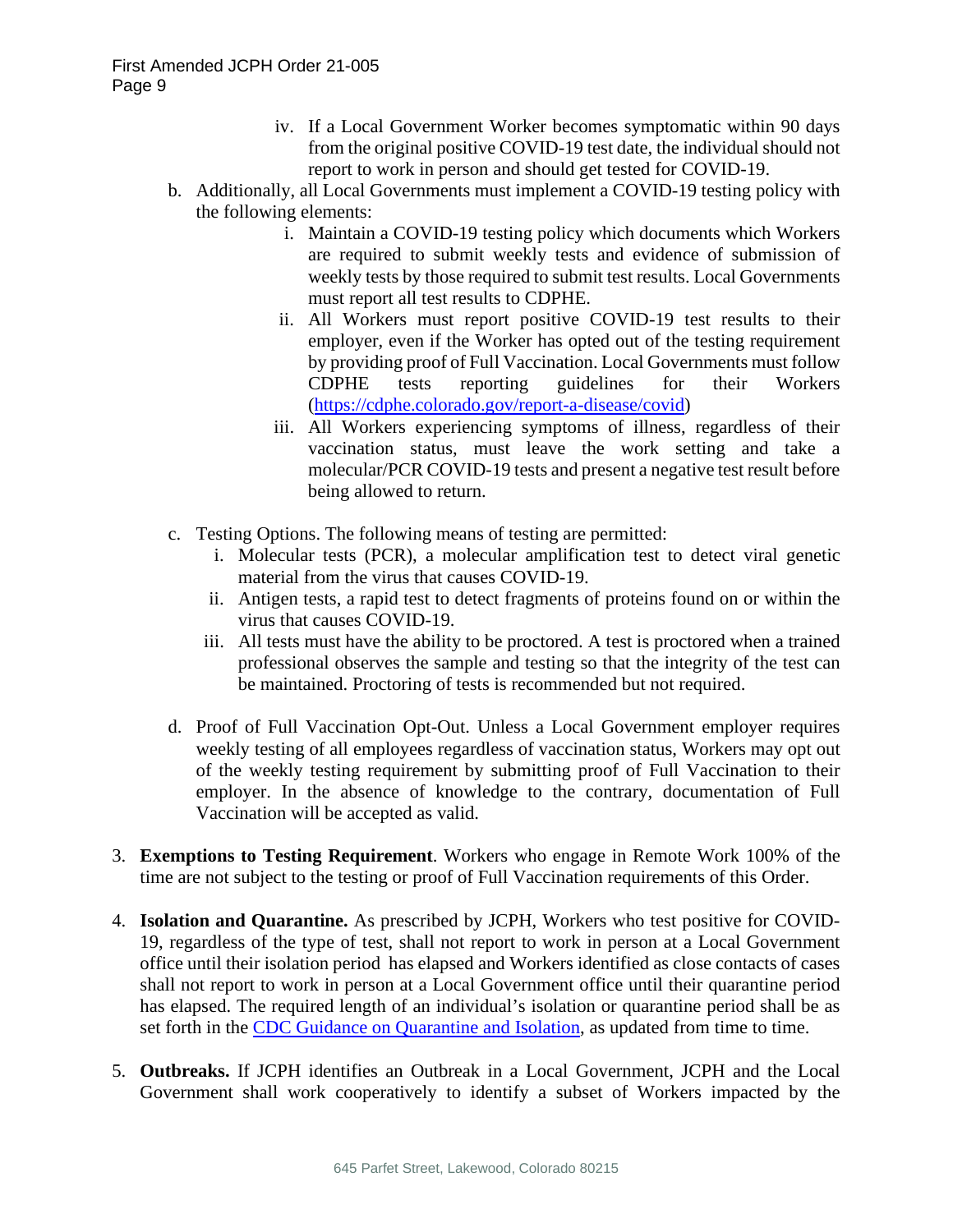Outbreak (the "Impacted Workers"). The Impacted Workers will be required to undergo routine testing for COVID-19 as described in this Order and shall be required to submit a negative COVID-19 test twice per week, defined as no less frequently than once every four (4) days, until the Outbreak is resolved, in order for such Impacted Workers to report to work in person. The Outbreak is considered resolved when the Local Government or group of Impacted Workers goes twenty-eight (28) days without detection of a new COVID-19 case, confirmed or probable.

- 6. **Americans with Disabilities Act.** The requirements of this Order shall be applied in a manner consistent with the Americans with Disabilities Act (42 U.S.C. § 12101 *et seq.*), Title VII of the Americans with Disabilities Act (42 U.S.C. § 2000e *et seq.*), the Colorado Anti-Discrimination Act (C.R.S. §24-34-401 *et seq.*), and any other relevant federal or State law.
- 7. **Recommendations**. JCPH still recommends that all individuals aged two (2) and older who have not been vaccinated practice social distancing of six (6) feet from non-household members, regular handwashing, and wear a Face Covering whenever they are near nonhousehold members.

## 8. **Conflict and Preemption.**

- a. Nothing in this Order should be construed to preempt any State of Colorado regulations (including CDPHE Orders and Executive Orders) concerning Testing or Vaccination requirements beyond those contained in this Order.
- b. Nothing in this Order should be construed to preempt any local public health orders.
- c. Nothing in this Order shall be construed to prevent a Local Government from adopting more protective standards than those contained in this Order.
- 9. **Reasonable Accommodations.** JCPH recommends that all government facilities subject to this Order review the State of Colorado's [Civil Rights Guidance.](https://drive.google.com/file/d/1DSJuV-9finS1_NBnQ8i_02PHQDDIWXRn/view)
- 10. **Legal Recourse.** Any facility that is in violation of this Order may be subject to a civil action, including but not limited to injunctive relief pursuant to C.R.S. § 25-1-514 and reimbursement of expenses pursuant to C.R.S. §25-1-516(3).
- 11. **Severability.** If any provision of this Order, or its application to any person or circumstance, is held to be invalid, then the remainder of the Order, including the application of such part or provision to other persons or circumstances, shall not be affected and shall continue in full force and effect. To this end, the provisions of this Order are severable.
- 12. **Duration.** This JCPH Public Health Order 21-005 shall be in effect from November 1, 2021, at 12:01 a.m. and shall remain in effect at all times Jefferson County is in Substantial or High Transmission. However, this requirement shall be suspended when Jefferson County has experienced at least twenty-one (21) consecutive days in Moderate or Low Transmission. If this requirement has been suspended due to Moderate or Low Transmission, but Jefferson